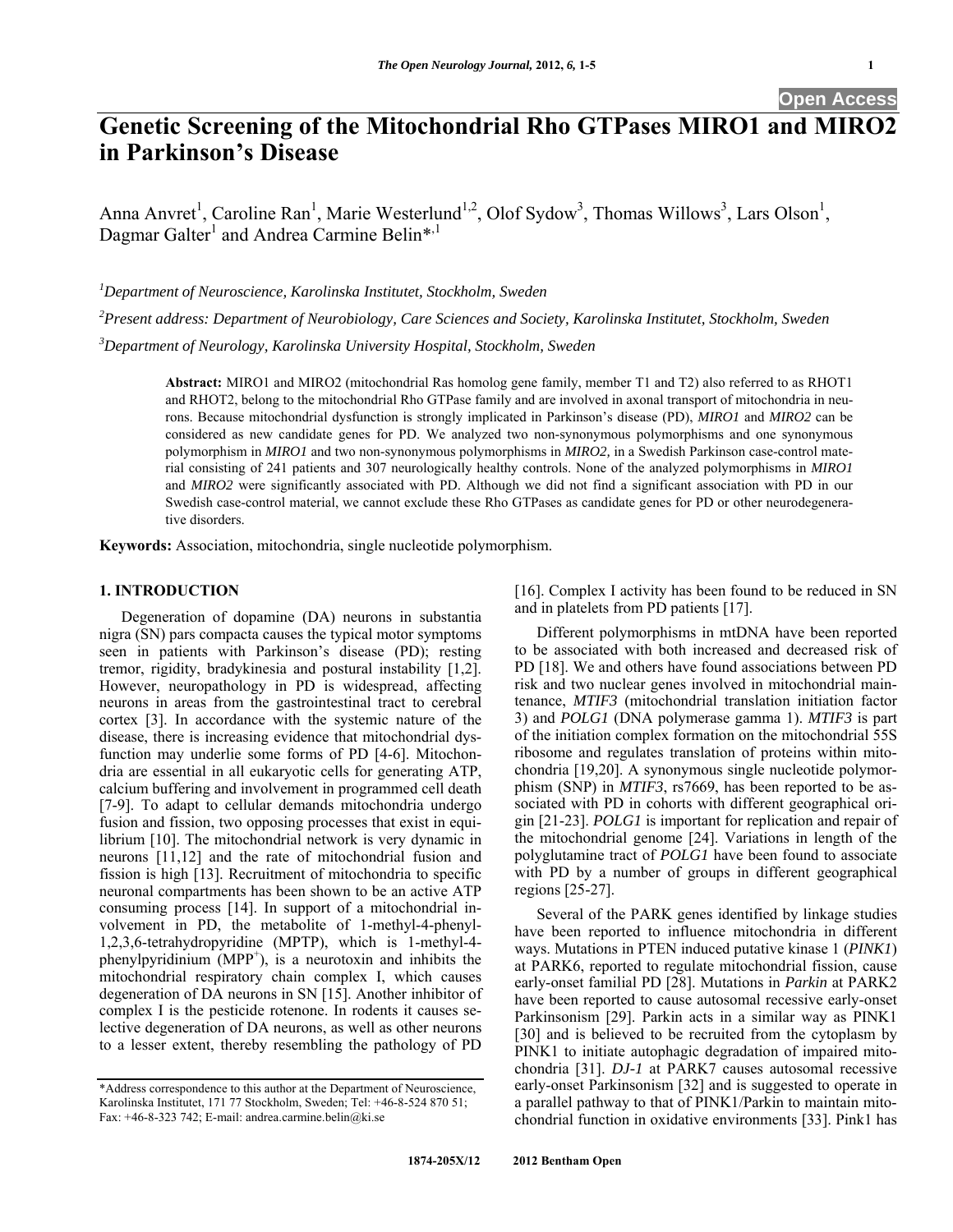been shown to be part of a mitochondrial multi-protein complex together with the atypical GTPases Miro1 and Miro2 (mitochondrial Ras homolog gene family, member T1 and T2) and the adaptor protein Milton [34]. This suggests that Pink1 also plays a role in mitochondrial trafficking.

 Miro1 and Miro2, also referred to as Rhot1 and Rhot2, belong to the mitochondrial Rho GTPase family and are involved in axonal transport of mitochondria [35,36]. Miro1 and Miro2 were first identified in yeast [37] and later described to share similarities with Rho GTPases [38]. Miro proteins have a C-terminal domain locating them to the mitochondrial outer membrane, as well as two GTPase domains and two calcium binding EF-hands [36,37]. Calcium binding to the EF-hands regulates the trafficking of mitochondria along microtubules [39,40].

 Based on the finding that mitochondrial dysfunction has been implicated in PD [4,41], the importance of Miro1 and Miro2 in mitochondrial transport [35,36] and the link between Miro and Pink1 [34], we analyzed SNPs in *MIRO1* and *MIRO2* with regard to PD. We hypothesized that genetic variations in functionally important regions of these two genes might lead to disturbed mitochondrial trafficking, fusion and/or fission disturbances in neurons and hence increase the risk of neurodegenerative events, such as those observed in PD. We therefore investigated the possible association of five SNPs located in functional regions of the proteins MIRO1 and MIRO2. The SNPs were selected from the NCBI database and screened in a Swedish Parkinson casecontrol material (see Table **1**). Three SNPs were selected in *MIRO1*, one synonymous SNP in the GTPase domain (rs16967164) and two non-synonymous SNPs in each of the two EF-hands (rs28630420, rs34538349). The other two SNPs were non-synonymous SNPs located in one of the EFhand domains of *MIRO2* (rs1139897 and rs3743912).

# **2. MATERIALS AND METHODOLOGY**

### **2.1. Subjects**

 A Swedish PD case-control material of Caucasian origin was genotyped for three SNPs in *MIRO1* and two in *MIRO2* (see Table **1**). The PD material consisted of 241 individuals from the Stockholm area (mean age 67.0 years, 60.9% men). The DNA was obtained after informed oral and written consent and approval of the local ethics committee, Regionala etikprövningsnämnden, Stockholm, Sweden. All PD subjects met the United Kingdom Parkinson's Disease Society Brain Bank Criteria for PD except that more than one affected first, second or third degree relative was allowed [42]. Control subjects consisted of 307 neurologically healthy spouses of PD patients and individuals from the SNAC-K project (The Swedish National Study on Aging and Care in Kungsholmen) from the Stockholm area (mean age 64.2 years, 40.4% men). DNA was extracted from blood according to standard protocols.

# **2.2. Genotyping**

The SNPs were genotyped with predesigned TaqMan SNP Genotyping Assays: C\_1630552\_10 (rs16967164), C\_60583023\_10 (rs28630420), C\_25937296\_10 (rs3743912), C\_2463996\_1\_ (rs1139897) and a custom designed assay (rs34538349) using a fast real-time PCR instrument (ABI 7500 FAST Real-Time PCR, Applied Biosystems, Foster City, CA, USA). The TaqMan assay contained primers and 5´ fluorescently labeled (FAM and VIC) minor groove binding probes  $(20\times)$  for detection of the SNPs. Allelic discrimination was run with pre- and custom-designed primers and probes, genotyping master mix (TaqMan®, Applied Biosystems, Foster City, CA, USA) and 10-20 ng of genomic DNA in a total reaction volume of 10 µl mixed in transparent 96-well plates. The polymerase chain reaction (PCR) conditions followed the recommendations of default settings for the SNP assay, except that the number of cycles were set to 55 and run at 92°C for 15 s. The ramp speed was set to standard. A post-PCR read was done for allelic discrimination using appropriate software (SDS version 2.0.4) supplied with the instrument. To test for genotyping errors we used water as negative controls and re-genotyped randomly chosen samples to confirm the results. Case-control analysis between individual sequence variants in *MIRO1* and *MIRO2* were performed using a Chi-square  $(\chi^2)$  test [43]. Three PD patients previously known to carry the pathogenic G2019S mutation in leucine-rich repeat kinase 2 (*LRRK2)* were excluded from the association analysis. Distribution of genotypes in controls was tested for consistency with the Hardy-Weinberg equilibrium. Statistical significance was defined as  $p < 0.05$ .

**Table 1. Investigated Polymorphisms in** *MIRO1* **and** *MIRO2,* **their Nucleotide Position, Consequence, Genomic Location and Functional Protein Region** 

| <b>Reference Sequence</b> | <b>Nucleotide Position and Change</b> | <b>Amino Acid Change</b> | <b>Genomic Location</b> | <b>Protein Domain</b> |  |  |  |  |  |
|---------------------------|---------------------------------------|--------------------------|-------------------------|-----------------------|--|--|--|--|--|
| <b>MIRO1</b>              |                                       |                          |                         |                       |  |  |  |  |  |
| rs16967164                | c.1458A>G                             | Glu486Glu                | Exon 17                 | GTPase domain         |  |  |  |  |  |
| rs28630420                | c.766A > T                            | Thr256Ser                | Exon 11                 | EF-hand               |  |  |  |  |  |
| rs34538349                | c.1048 1049insT                       | Cys350Leu                | Exon 13                 | EF-hand               |  |  |  |  |  |
| MIRO <sub>2</sub>         |                                       |                          |                         |                       |  |  |  |  |  |
| rs1139897                 | c.734 $G \geq A$                      | Arg245Gln                | Exon 10                 | EF-hand               |  |  |  |  |  |
| rs3743912                 | c.708C > T                            | Asn236Asn                | Exon 10                 | EF-hand               |  |  |  |  |  |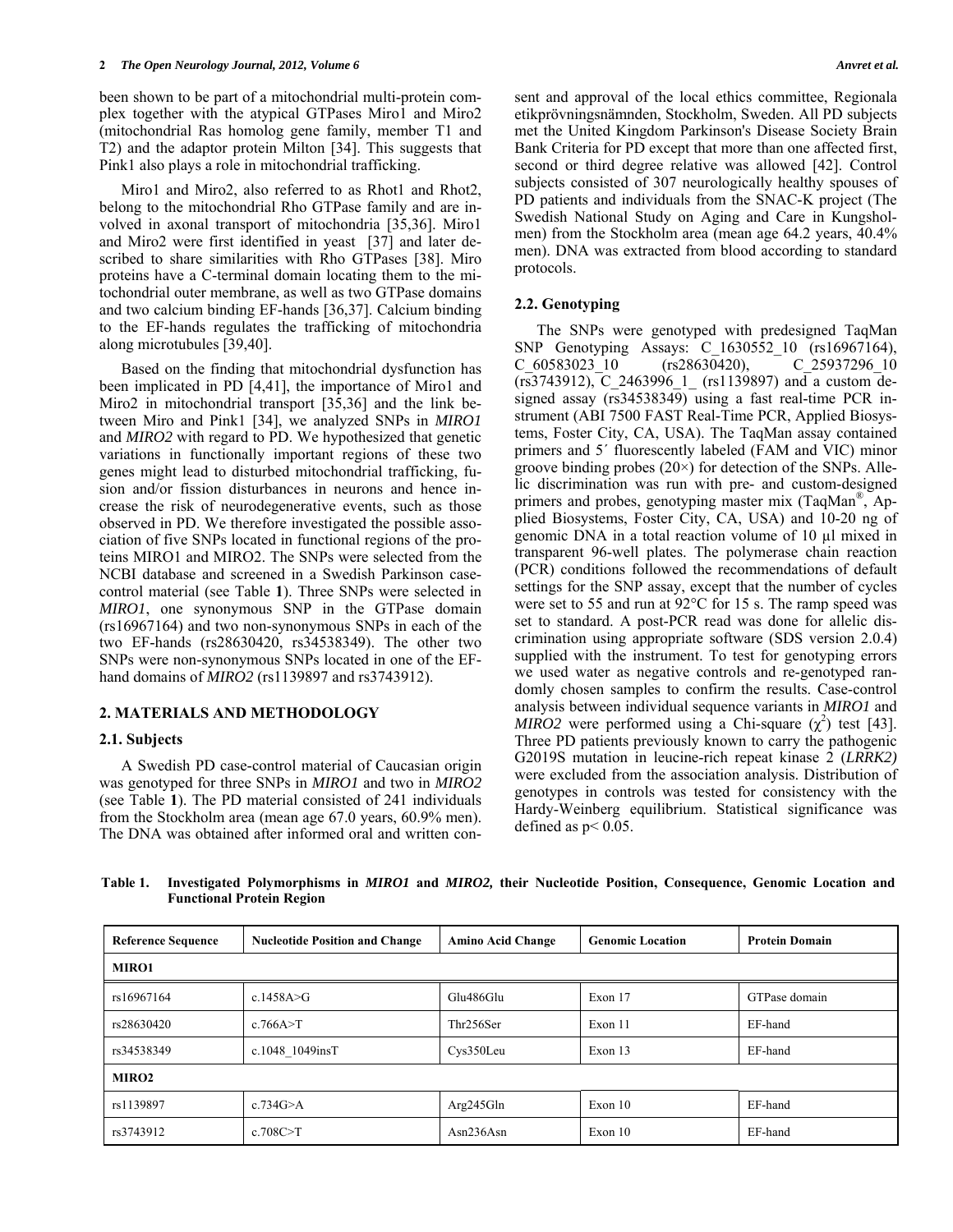### **3. RESULTS**

 The results from the TaqMan genotyping of the five SNPs in *MIRO1* and *MIRO2* are presented in Table **2**. We did not find any genotypic or allelic (data available upon request) association of the *MIRO1* or *MIRO2* SNPs screened in our Swedish Parkinson case-control material. The observed frequencies of the controls were in agreement with the Hardy-Weinberg equilibrium (data not shown). For two of the SNPs in *MIRO1 (*rs28630420, rs34538349) we only observed the wild-type genotype.

 To investigate if any of the SNPs had a possible effect on age of onset we stratified the material into early disease onset ( $\leq$ 50 years) or late disease onset ( $>$ 50 years) and compared genotype and allele frequencies. However, such stratification did not reveal any significant associations with disease at genotype or allele (data available upon request) levels, as shown in Table **3**.

# **4. DISCUSSION**

 Dysfunctional mitochondria may be the cause or the consequence of DA neuron degeneration in PD. This is the first genetic study analyzing possible links between the two GTPases *MIRO1* and *MIRO2* and disease in general and neurodegenerative disease in particular. Two functionally important regions in the two Miro proteins are the two GTPase domains and two calcium binding EF-hands [36,37]. Another protein with a GTPase domain linked to PD is leucinerich repeat kinase 2 (LRRK2), a large protein with multiple domains, including functional Roc GTPase and a protein kinase domain. Several mutations in the kinase domain of *LRRK2* are associated with both sporadic and familial PD [44]. Recently, a new mutation (N1437S) localized within the GTPase domain of LRRK2 (PARK8) was found to cosegregate with PD [45]. Furthermore, it has been suggested that the GTPase domain may contribute to the toxicity of LRRK2 [46]. Interestingly, knockdown of lrk-1, the ortholog of LRRK2 in *C. elegans*, has been reported to lead to reduced survival and is associated with dysfunctional mitochondria [47]. There are no reports on proteins with EFhand domains being linked to PD today.

 It has been shown that all domains of Gem1P (i.e. yeast Miro) are needed for proper mitochondrial morphology [37]. Loss-of-function mutations in the Miro GTPase in *Drosophila melanogaster* lead to impaired locomotion and premature death of the flies [48]. Based on these findings we selected polymorphisms that are located in functional regions in MIRO1 and MIRO2 to analyze possible association with risk for neurodegeneration. The three selected *MIRO1* SNPs are localized in one of the GTPase domains (rs16967164) and in each of the two EF-hands (rs28630420, rs34538349). The two SNPs in *MIRO2* (rs1139897 and rs3743912) are situated in one of the EF-hand domains. We did not find association with any of the selected SNPs in our Swedish casecontrol material. For two of the SNPs in *MIRO1* (rs28630420 and rs34538349) we only detected the wild-

**Table 2. Genotype Frequencies of** *MIRO1* **and** *MIRO2* **Variants in Swedish Patients with Parkinson´s Disease (PD) Compared to**  Matched Neurologically Healthy Controls Analyzed using a Two-sided Chi-square  $(\chi^2)$  test

|                   | Genotype Frequency % (n) |                        |                         | $\chi^2$                 | P-value                  |  |  |  |  |
|-------------------|--------------------------|------------------------|-------------------------|--------------------------|--------------------------|--|--|--|--|
| MIRO1             |                          |                        |                         |                          |                          |  |  |  |  |
| rs16967164        | AA                       | $\mathbf{A}\mathbf{G}$ | $\mathbf{G}\mathbf{G}$  |                          |                          |  |  |  |  |
| PD                | 66.1 (152)               | 30.9(71)               | 3(7)                    | 0.09                     | 0.96                     |  |  |  |  |
| Control           | 66.3 (203)               | 31.1(95)               | 2.6(8)                  |                          |                          |  |  |  |  |
| rs28630420        | AA                       | $\bf AT$               | <b>TT</b>               |                          |                          |  |  |  |  |
| PD                | 100(235)                 | 0(0)                   | 0(0)                    | $\overline{\phantom{a}}$ | $\overline{\phantom{a}}$ |  |  |  |  |
| Control           | 100(300)                 | 0(0)                   | 0(0)                    |                          |                          |  |  |  |  |
| rs34538349        | $-/-$                    | -/T                    | $\mathbf{T}/\mathbf{T}$ |                          |                          |  |  |  |  |
| PD                | 100(236)                 | 0(0)                   | 0(0)                    | $\overline{\phantom{a}}$ | $\overline{\phantom{a}}$ |  |  |  |  |
| Control           | 100 (306)                | 0(0)                   | 0(0)                    |                          |                          |  |  |  |  |
| MIRO <sub>2</sub> |                          |                        |                         |                          |                          |  |  |  |  |
| rs1139897         | $\mathbf{G}\mathbf{G}$   | ${\bf GA}$             | AA                      |                          |                          |  |  |  |  |
| PD                | 57.3 (133)               | 34.9 (81)              | 7.8(18)                 | 2.03                     | 0.36                     |  |  |  |  |
| Control           | 51.1 (155)               | 40.3 (122)             | 8.6(26)                 |                          |                          |  |  |  |  |
| rs3743912         | CC                       | CT                     | <b>TT</b>               |                          |                          |  |  |  |  |
| PD                | 73.5 (169)               | 24.8 (57)              | 1.7(4)                  | 0.87                     | 0.65                     |  |  |  |  |
| Control           | 76.9 (233)               | 21.8(66)               | 1.3(4)                  |                          |                          |  |  |  |  |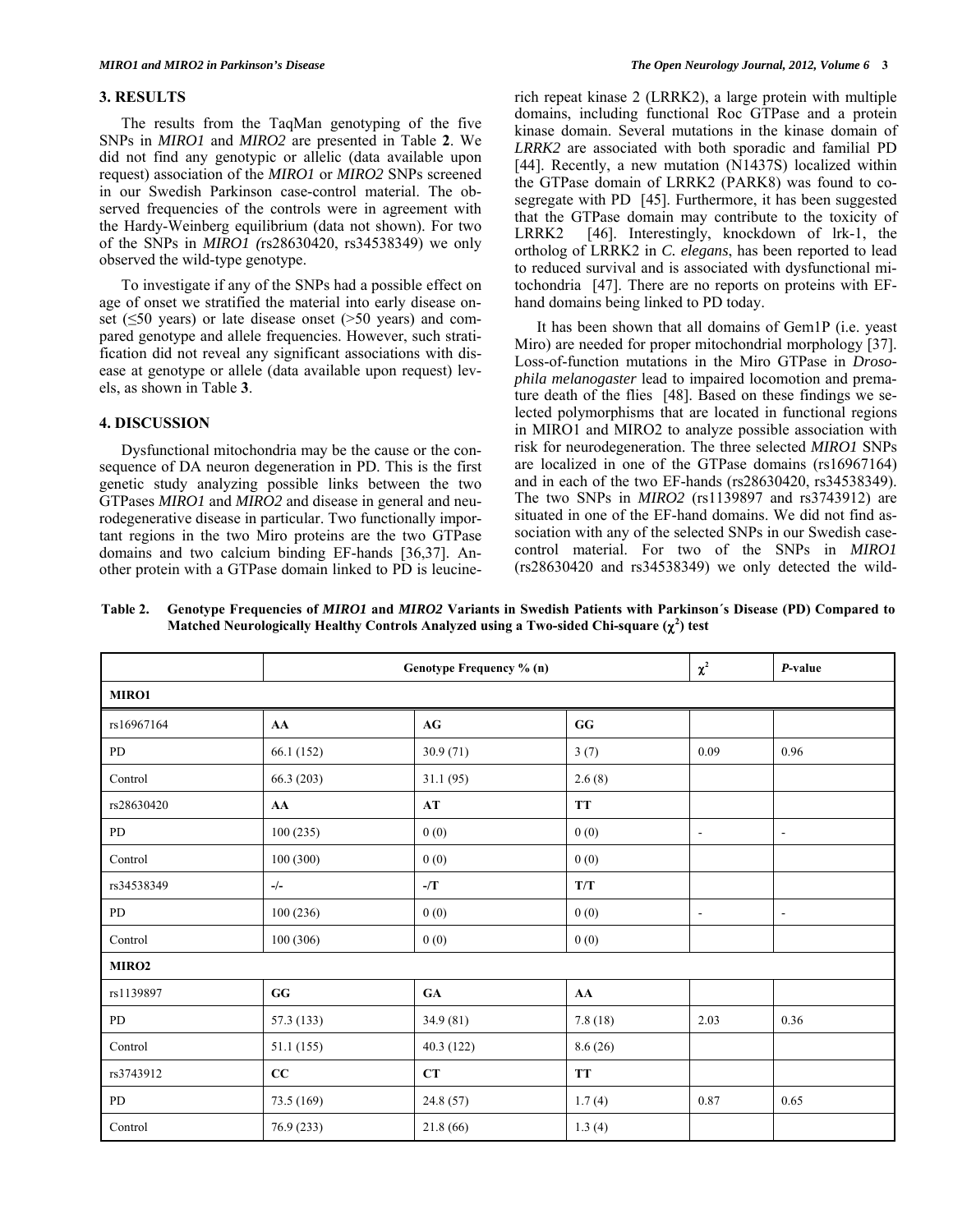**Table 3. Stratification of Parkinson's Disease (PD) Cases into Early (≤50 years) and Late Onset (>50 years), Comparing** *MIRO1* and *MIRO2* Genotype Frequencies Analyzed using a Two-sided Chi-square  $(\chi^2)$  Test

|                   | Genotype Frequency % (n) |           |              | $\chi^2$       | P-value                  |  |  |  |  |
|-------------------|--------------------------|-----------|--------------|----------------|--------------------------|--|--|--|--|
| MIRO1             |                          |           |              |                |                          |  |  |  |  |
| rs16967164        | AA                       | AG        | GG           |                |                          |  |  |  |  |
| $\leq 50$ PD      | 62.3(33)                 | 40.0(18)  | 3.8(2)       | 0.45           | 0.80                     |  |  |  |  |
| $>50$ PD          | 66.7 (118)               | 31.1(55)  | 2.2(4)       | 0.06           | 0.97                     |  |  |  |  |
| Controls          | 66.3 (203)               | 31.1(95)  | 2.6(8)       |                |                          |  |  |  |  |
| MIRO <sub>2</sub> |                          |           |              |                |                          |  |  |  |  |
| rs1139897         | GG                       | GA        | AA           |                |                          |  |  |  |  |
| $\leq 50$ PD      | 49.1(26)                 | 45.3(24)  | 5.7(3)       | 0.79           | 0.67                     |  |  |  |  |
| $>50$ PD          | 59.6 (106)               | 32.0(57)  | 8.4(15)      | 3.51           | 0.17                     |  |  |  |  |
| Controls          | 51.1 (155)               | 40.3(122) | 8.6(26)      |                |                          |  |  |  |  |
| rs3743912         | CC                       | <b>CT</b> | <b>TT</b>    |                |                          |  |  |  |  |
| $\leq 50$ PD      | 77.4 (41)                | 22.6(12)  | $\mathbf{0}$ | $\blacksquare$ | $\overline{\phantom{a}}$ |  |  |  |  |
| $>50$ PD          | 72.2 (127)               | 25.6(45)  | 2.3(4)       | 1.63           | 0.44                     |  |  |  |  |
| Controls          | 76.9 (233)               | 21.8(66)  | 1.3(4)       |                |                          |  |  |  |  |

type genotype in our material of cases and controls. Thus these two mutations tend to be very rare in the area from which our DNA samples have been collected. The results after stratification of the material regarding age of onset did not reveal any age-of-onset association with any of the detected polymorphisms. Further genetic analysis and functional studies in disease are however needed before one can exclude *MIRO1* and *MIRO2* as potential candidate genes for PD.

### **CONCLUSION**

 Genetic variation in *MIRO1* and *MIRO2* might influence transport of mitochondria along microtubules, leading to reduced local energy production which can lead to degeneration of DA neurons. Although we did not find a significant association with PD and the selected polymorphisms in *MIRO1* and *MIRO2* in our Swedish case-control material, we cannot exclude these Rho GTPases as candidate genes for PD or other neurodegenerative disorders.

# **CONFLICT OF INTEREST**

None declared.

# **ACKNOWLEDGEMENT**

 We would like to thank Professor Laura Fratiglioni for providing us with control samples from the Swedish National Study on Aging and Care in Kungsholmen (SNAC-K) project and Doctor Fengqing Xiang for excellent technical assistance. The study was supported by the Swedish Research Council, the Swedish Brain Foundation, Karolinska Institutet Funds, Magnus Bergvalls stiftelse, the Swedish Parkinson Foundation, Åke Wibergs stiftelse and Swedish Brain Power.

# **REFERENCES**

- [1] Kovari E, Horvath J, Bouras C. Neuropathology of Lewy body disorders. Brain Res Bull 2009; 80: 203-10.
- [2] Lees AJ, Hardy J, Revesz T. Parkinson's disease. Lancet 2009; 373: 2055-66.
- [3] Braak H, de Vos RA, Bohl J, Del TK. Gastric alpha-synuclein immunoreactive inclusions in Meissner's and Auerbach's plexuses in cases staged for Parkinson's disease-related brain pathology. Neurosci Lett 2006; 396: 67-72.
- [4] Lin MT, Beal MF. Mitochondrial dysfunction and oxidative stress in neurodegenerative diseases. Nature 2006; 443: 787-95.
- [5] Schapira AH. Mitochondria in the aetiology and pathogenesis of Parkinson's disease. Lancet Neurol 2008; 7: 97-109.
- [6] Vila M, Ramonet D, Perier C. Mitochondrial alterations in Parkinson's disease: new clues. J Neurochem 2008; 107: 317-28.
- [7] Bernardi P, Petronilli V, Di LF, Forte M. A mitochondrial perspective on cell death. Trends Biochem Sci 2001; 26: 112-7.
- [8] Chan DC. Mitochondria: dynamic organelles in disease, aging, and development. Cell 2006; 125: 1241-52.
- [9] David G, Barrett EF. Stimulation-evoked increases in cytosolic  $[Ca(2+)]$  in mouse motor nerve terminals are limited by mitochondrial uptake and are temperature-dependent. J Neurosci 2000; 20: 7290-6.
- [10] Bereiter-Hahn J, Voth M. Dynamics of mitochondria in living cells: shape changes, dislocations, fusion, and fission of mitochondria. Microsc Res Tech 1994; 27: 198-219.
- [11] Chen H, Chan DC. Critical dependence of neurons on mitochondrial dynamics. Curr Opin Cell Biol 2006; 18: 453-9.
- [12] Hollenbeck PJ, Saxton WM. The axonal transport of mitochondria. J Cell Sci 2005; 118: 5411-9.
- [13] Kuznetsov AV, Hermann M, Saks V, Hengster P, Margreiter R. The cell-type specificity of mitochondrial dynamics. Int J Biochem Cell Biol 2009; 41: 1928-39.
- [14] Chang DT, Honick AS, Reynolds IJ. Mitochondrial trafficking to synapses in cultured primary cortical neurons. J Neurosci 2006; 26: 7035-45.